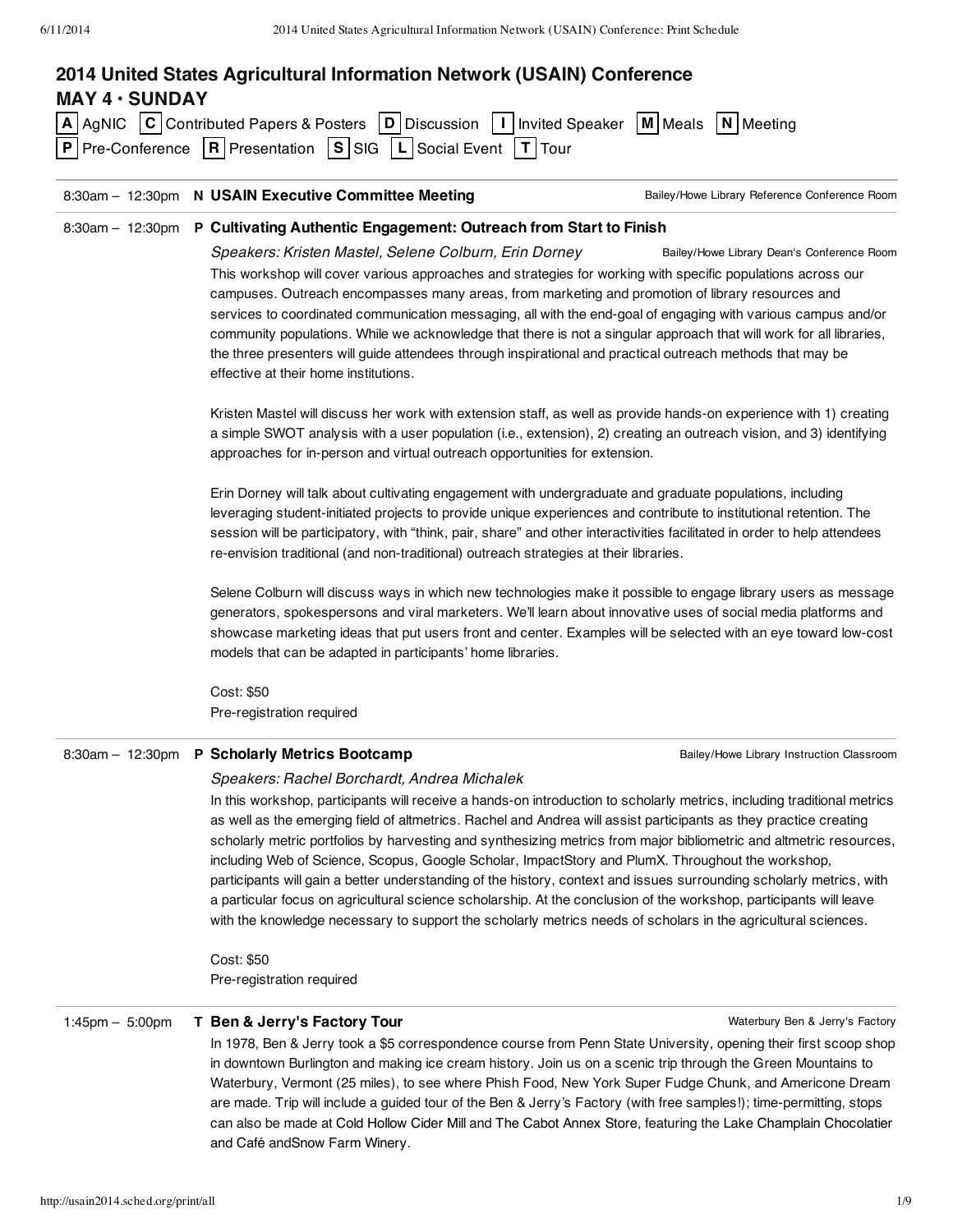| 6/11/2014                         |  | 2014 United States Agricultural Information Network (USAIN) Conference: Print Schedule                                                                                                                                                                                                                                                                                                                                                                                                                                                                                                                                                                                                                                                                                                                                                                       |                                          |  |
|-----------------------------------|--|--------------------------------------------------------------------------------------------------------------------------------------------------------------------------------------------------------------------------------------------------------------------------------------------------------------------------------------------------------------------------------------------------------------------------------------------------------------------------------------------------------------------------------------------------------------------------------------------------------------------------------------------------------------------------------------------------------------------------------------------------------------------------------------------------------------------------------------------------------------|------------------------------------------|--|
|                                   |  | Cost: \$20                                                                                                                                                                                                                                                                                                                                                                                                                                                                                                                                                                                                                                                                                                                                                                                                                                                   |                                          |  |
|                                   |  | Includes transportation between conference hotel and Waterbury and cost of admission for factory tour.<br>Pre-registration required.                                                                                                                                                                                                                                                                                                                                                                                                                                                                                                                                                                                                                                                                                                                         |                                          |  |
| $2:45$ pm $- 4:45$ pm             |  | T Bird Walk in the Winooski Intervale                                                                                                                                                                                                                                                                                                                                                                                                                                                                                                                                                                                                                                                                                                                                                                                                                        | Winooski Intervale                       |  |
|                                   |  | The Intervale is 350-acres of bottomland along the Winooski River in Burlington, Vermont. Join Michele<br>Patenaude, bird researcher and UVM Library staff member, on a bird watching walk in this area known for its rich<br>bird life. The Intervale is home to a variety of warblers, vireos, herons and even bald eagles. This walk will be<br>short and easy, however it may be wet and buggy. Participants are encouraged to bring binoculars, bug spray<br>and sturdy walking shoes.                                                                                                                                                                                                                                                                                                                                                                  |                                          |  |
|                                   |  | Cost: \$10                                                                                                                                                                                                                                                                                                                                                                                                                                                                                                                                                                                                                                                                                                                                                                                                                                                   |                                          |  |
|                                   |  | Includes transportation between conference hotel and the Intervale and tour guide.                                                                                                                                                                                                                                                                                                                                                                                                                                                                                                                                                                                                                                                                                                                                                                           |                                          |  |
|                                   |  | Pre-registration required.                                                                                                                                                                                                                                                                                                                                                                                                                                                                                                                                                                                                                                                                                                                                                                                                                                   |                                          |  |
| $6:30 \text{pm} - 8:30 \text{pm}$ |  | L Welcome Reception & Networking                                                                                                                                                                                                                                                                                                                                                                                                                                                                                                                                                                                                                                                                                                                                                                                                                             | Courtyard Burlington Harbor: Harbor Room |  |
|                                   |  | Sponsors: ACSESS - Alliance of Crop, Soil & Environmental Science Societies                                                                                                                                                                                                                                                                                                                                                                                                                                                                                                                                                                                                                                                                                                                                                                                  |                                          |  |
| <b>MAY 5 · MONDAY</b>             |  |                                                                                                                                                                                                                                                                                                                                                                                                                                                                                                                                                                                                                                                                                                                                                                                                                                                              |                                          |  |
| $7:30am - 8:30am$                 |  | <b>M</b> Breakfast                                                                                                                                                                                                                                                                                                                                                                                                                                                                                                                                                                                                                                                                                                                                                                                                                                           | Davis Center: Grand Maple Ballroom       |  |
| $8:30am - 9:00am$                 |  | <b>R Welcoming Remarks</b>                                                                                                                                                                                                                                                                                                                                                                                                                                                                                                                                                                                                                                                                                                                                                                                                                                   | Davis Center: Grand Maple Ballroom       |  |
|                                   |  | Speakers: Mara Saule                                                                                                                                                                                                                                                                                                                                                                                                                                                                                                                                                                                                                                                                                                                                                                                                                                         |                                          |  |
| $9:00am - 10:30am$                |  | I Opening Keynote: Farming, Food and Health as Information                                                                                                                                                                                                                                                                                                                                                                                                                                                                                                                                                                                                                                                                                                                                                                                                   | Davis Center: Grand Maple Ballroom       |  |
|                                   |  | Moderators: Megan Kocher                                                                                                                                                                                                                                                                                                                                                                                                                                                                                                                                                                                                                                                                                                                                                                                                                                     |                                          |  |
|                                   |  | Speakers: Ricardo J. Salvador                                                                                                                                                                                                                                                                                                                                                                                                                                                                                                                                                                                                                                                                                                                                                                                                                                |                                          |  |
|                                   |  | Sponsors: Anonymous<br>The United State's food and agricultural system is a directed national enterprise a century and a half in the<br>making. So resounding is this system's success that most of its beneficiaries are not aware of its dependence<br>and connection with the environment, climate change, public health, immigration and alternative energy. This limits<br>the motivation and ability of citizens to engage their government and corporations to shape the objectives and<br>performance of the system. The fact that there is knowledge to address unintended consequences of the food<br>and agricultural system, and that there is a democratic obligation for citizens to demand that public and private<br>sector leaders to do so, must be imbued as basic civics, science and social education, both formally and<br>informally. |                                          |  |
|                                   |  | 10:30am - 11:00am M Exhibits & Morning Break                                                                                                                                                                                                                                                                                                                                                                                                                                                                                                                                                                                                                                                                                                                                                                                                                 | Davis Center: Grand Maple Ballroom       |  |
|                                   |  | Sponsors: BioOne                                                                                                                                                                                                                                                                                                                                                                                                                                                                                                                                                                                                                                                                                                                                                                                                                                             |                                          |  |
|                                   |  | 11:00am - 12:15pm C Contributed Papers #1: Access & Data                                                                                                                                                                                                                                                                                                                                                                                                                                                                                                                                                                                                                                                                                                                                                                                                     | Davis Center: Grand Maple Ballroom       |  |
|                                   |  | Moderators: Emily MacKenzie                                                                                                                                                                                                                                                                                                                                                                                                                                                                                                                                                                                                                                                                                                                                                                                                                                  |                                          |  |
|                                   |  | Speakers: Valrie Minson, Debbie Currie, Chelsea Dinsmore, Mohan Ramaswamy, Kathleen Monks,                                                                                                                                                                                                                                                                                                                                                                                                                                                                                                                                                                                                                                                                                                                                                                   |                                          |  |
|                                   |  | <b>Melody Royster</b>                                                                                                                                                                                                                                                                                                                                                                                                                                                                                                                                                                                                                                                                                                                                                                                                                                        |                                          |  |
|                                   |  | Sponsors: USAIN Past Presidents                                                                                                                                                                                                                                                                                                                                                                                                                                                                                                                                                                                                                                                                                                                                                                                                                              |                                          |  |
|                                   |  | Shared Retention: Addressing Library Space Needs While Ensuring Continued Access to<br>Historically Significant Agricultural Collections, Valrie Minson, Chelsea Dinsmore and Melody<br>Royster<br>Abstract<br>A Research Data Call to Action: The Case of the Proselytizing Professor, Mohan Ramaswamy and                                                                                                                                                                                                                                                                                                                                                                                                                                                                                                                                                  |                                          |  |
|                                   |  | Debbie Currie<br>Abstract                                                                                                                                                                                                                                                                                                                                                                                                                                                                                                                                                                                                                                                                                                                                                                                                                                    |                                          |  |
|                                   |  | A Monolithic Endeavor: Creating a Digital Collection of Soil Profiles at the University of<br>Idaho, Kathleen Monks                                                                                                                                                                                                                                                                                                                                                                                                                                                                                                                                                                                                                                                                                                                                          |                                          |  |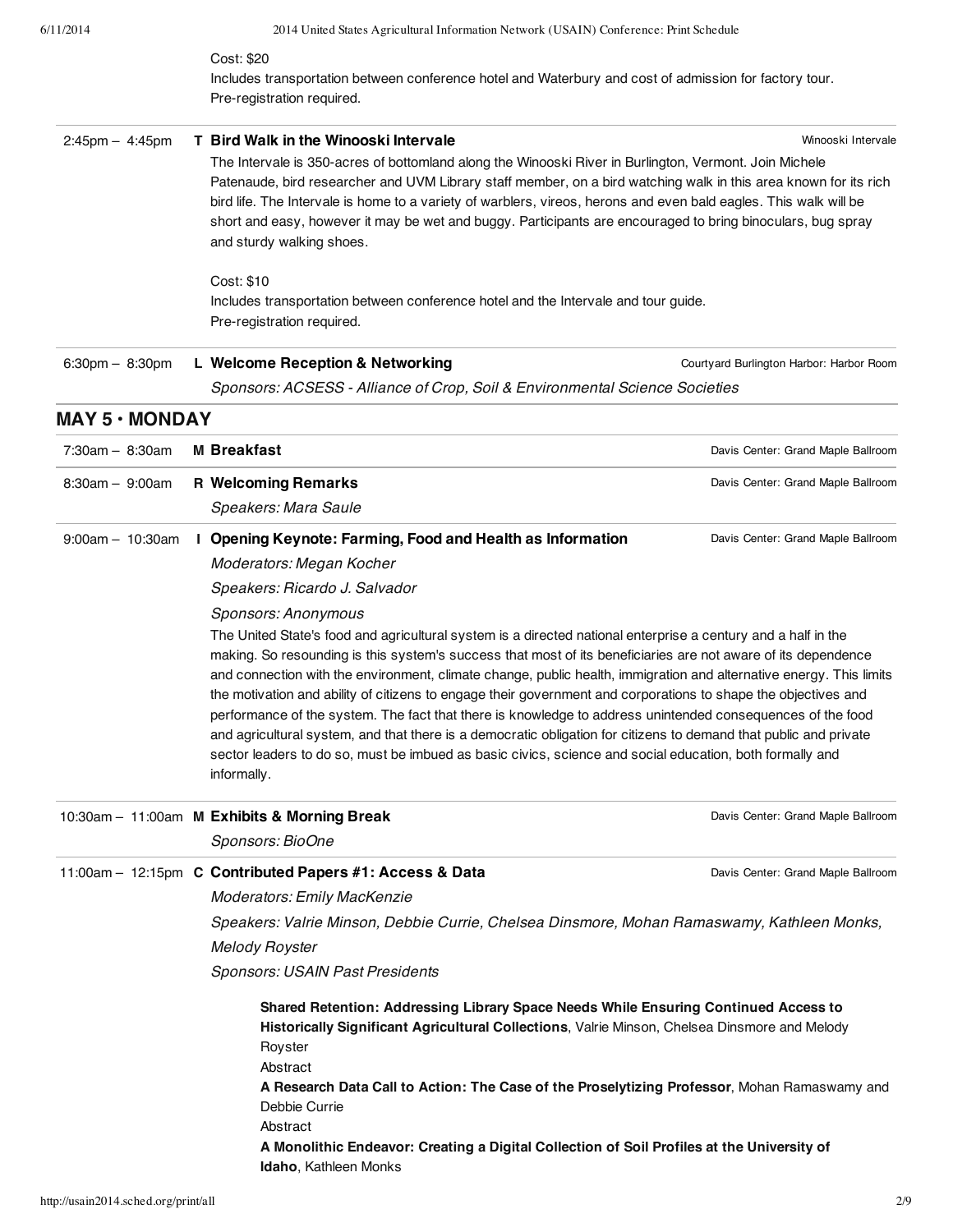### Abstract

**Visualizing Success: Helping Our Faculty Turn 3D Musings into Virtual Reality**, Debbie Currie Abstract

| 12:15pm - 1:30pm                  | M Lunch                                                                                                                                                                                                                                               | Davis Center: Grand Maple Ballroom   |
|-----------------------------------|-------------------------------------------------------------------------------------------------------------------------------------------------------------------------------------------------------------------------------------------------------|--------------------------------------|
| 1:30pm $-$ 2:45pm                 | I A Renaissance of the Past in Vermont Agriculture: How History Often Repeats Itself and What It                                                                                                                                                      |                                      |
|                                   | <b>Means for Today's Agriculture and Food Systems</b>                                                                                                                                                                                                 | Davis Center: Grand Maple Ballroom   |
|                                   | Moderators: Amy Trubek, Suzanne Reinman                                                                                                                                                                                                               |                                      |
|                                   | Speakers: Roger Allbee                                                                                                                                                                                                                                |                                      |
|                                   | Sponsors: Legislative & Government Relations Committee                                                                                                                                                                                                |                                      |
|                                   | This presentation will focus on Roger Allbee's experience as Secretary of Agriculture, Food and Markets for the                                                                                                                                       |                                      |
|                                   | State of Vermont, and what is being done to address the need for an economically viable agricultural economy.                                                                                                                                         |                                      |
|                                   | The presentation will address Vermont's historical past, changes in Vermont's farm sector over time, and what is<br>happening today and why; it will be a candid assessment, addressing the opportunities, challenges, and<br>constraints that exist. |                                      |
| $2:45 \text{pm} - 3:15 \text{pm}$ | <b>M Exhibits &amp; Afternoon Break</b>                                                                                                                                                                                                               | Davis Center: Grand Maple Ballroom   |
| $3:15 \text{pm} - 4:15 \text{pm}$ | <b>C</b> Poster Session                                                                                                                                                                                                                               | Davis Center: Livak Fireplace Lounge |
|                                   | Speakers: Kristen Mastel, Valerie Perry, Necia Parker-Gibson, Jeanne Pfander, Livia Olsen, Erin                                                                                                                                                       |                                      |
|                                   | Carrillo, Jason Keinsley, Marianne Stowell Bracke, Cristina Caminita, Jake Carlson, Jenny Oleen,                                                                                                                                                      |                                      |
|                                   | Jason Coleman, Mary Claire Gilder, Christopher Eaker, Peter Fernandez, Miriam Davis, Jessica                                                                                                                                                          |                                      |
|                                   | Newman, Lisa Wettleson, Barbara Hamel, Patricia Hartman, Renae Newhouse, Megan Kocher,                                                                                                                                                                |                                      |
|                                   | Sheila Merrigan, Barbara Hutchinson                                                                                                                                                                                                                   |                                      |
|                                   | Sponsors: CHS Inc.                                                                                                                                                                                                                                    |                                      |
|                                   | Growing Your Community: Sustainable Food Gardening at the Library, Jeanne Pfander                                                                                                                                                                     |                                      |
|                                   | Abstract                                                                                                                                                                                                                                              |                                      |
|                                   | Agriculture Data Literacy Pilot Program: A Cohort Approach to Teaching Data Skills to Graduate<br><b>Students, Marianne Stowell Bracke and Jake Carlson</b>                                                                                           |                                      |
|                                   | Abstract                                                                                                                                                                                                                                              |                                      |
|                                   | Subject Matrices: An Innovative, Collaborative Approach to Serving the Agricultural                                                                                                                                                                   |                                      |
|                                   | <b>Sciences, Livia Olsen, Jenny Oleen and Jason Coleman</b>                                                                                                                                                                                           |                                      |
|                                   | Abstract                                                                                                                                                                                                                                              |                                      |
|                                   | Info U: Creating and Delivering a Trasnsliteracy Workshop for a 4-H University Summer<br>Program, Cristina Caminita and Mary Claire Gilder                                                                                                            |                                      |
|                                   | Abstract<br>Data Sharing Practices of Agricultural Researchers and Their Implications for the Land-Grant                                                                                                                                              |                                      |
|                                   | University Mission, Christopher Eaker, Peter Fernandez and Miriam Davis<br>Abstract                                                                                                                                                                   |                                      |
|                                   | Charles C. Miller Memorial Apicultural Collection: How It Came to Bee, Barbara Hamel and Lisa                                                                                                                                                         |                                      |
|                                   | Wettleson                                                                                                                                                                                                                                             |                                      |
|                                   | Abstract                                                                                                                                                                                                                                              |                                      |
|                                   | Extension's Information Use and Need: Surveying, Analyzing and Planning Outreach to                                                                                                                                                                   |                                      |
|                                   | <b>Extension Staff, Kristen Mastel</b>                                                                                                                                                                                                                |                                      |
|                                   | Abstract<br>What We Have in (Bio)Common(s): A Collaboration to Create a Bioscience Learning                                                                                                                                                           |                                      |
|                                   | <b>Commons, Jessica Newman, Lisa Wettleson and Barbara Hamel</b>                                                                                                                                                                                      |                                      |
|                                   | Abstract                                                                                                                                                                                                                                              |                                      |
|                                   | Creating a Sustainable Information Literacy Program Using the Train-the Trainer Model, Valerie                                                                                                                                                        |                                      |
|                                   | Perry, Patricia Hartman, Jason Keinsley and Renae Newhouse                                                                                                                                                                                            |                                      |
|                                   | Abstract                                                                                                                                                                                                                                              |                                      |
|                                   | Recipes and Research: Who Uses a Cookbook Collection?, Megan Kocher                                                                                                                                                                                   |                                      |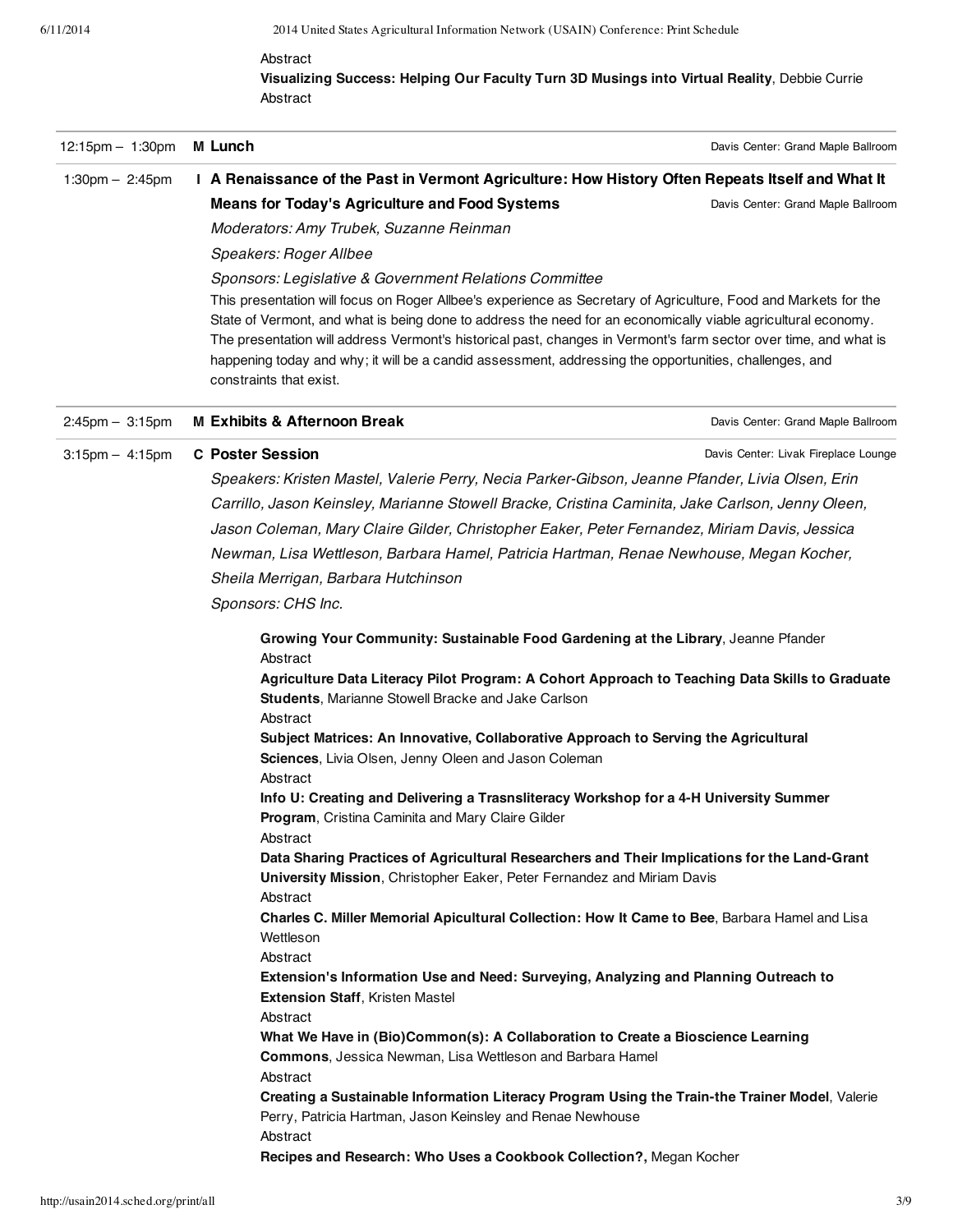Abstract

**RC Cola and a Moon Pie: Food Justice/Food Security as an AgNIC Site Topic**, Necia Parker-Gibson Abstract **Users' Perceptions of Research Guides: Feedback from a Student Focus Group**, Erin Carrillo Abstract **At Your Fingertips! Worldwide Rangelands Information from the Rangelands Partnership**, Sheila Merrigan, Jeanne Pfander and Barbara Hutchinson Abstract

#### 4:15pm – 5:15pm **D Welcome to AERIE: Tools and Datasets for Agricultural Economics in the 21st Century**

### Speakers: Julie Kelly, Mary Dugan

Davis Center: Grand Maple Ballroom

Downtown Burlington

Sponsors: Agricultural Economics Research, Information, and Education (AERIE) Interest Group As the newest USAIN Special Interest Group, the Agricultural Economics Research, Information, and Education members will look back on the history of agricultural economics librarianship, the communal support on which AERO was founded, and the development of an AgEc group in USAIN. They will then invite participation in a discussion of agricultural economics tools, essential resources, and challenges such as acquisition of datasets.

#### 7:30pm – 9:30pm **L Unofficial USAIN Pub Crawl**

…

Burlington has become a heavy hitter on the craft beer scene, and we want to give you a chance to explore what Vermont has to offer! This unofficial "pub crawl" will introduce you to downtown watering holes such as Vermont Pub & Brewery (one of the oldest craft breweries in the country), American Flatbread, and The Farmhouse Tap & Grill, where you'll have the chance to try The Alchemist's Heady Topper, BeerAdvocate's top-rated beer, or a selection from Hill Farmstead Brewery, RateBeer's 2013 Best Brewery in the World. Prost!

Cost: None (just pocket money to imbibe)

# **MAY 6 • TUESDAY**

| $7:30am - 8:15am$ | <b>M</b> Breakfast                                                                                                                                                                                                                                                                                                                                                                                                                                                                                                                                                                                                                                                                                                                                                                                                                                                                                                                                                                                                                                                                                                                                                                                                                                                                                                                                                                                                                                                                                    | Davis Center: Grand Maple Ballroom |
|-------------------|-------------------------------------------------------------------------------------------------------------------------------------------------------------------------------------------------------------------------------------------------------------------------------------------------------------------------------------------------------------------------------------------------------------------------------------------------------------------------------------------------------------------------------------------------------------------------------------------------------------------------------------------------------------------------------------------------------------------------------------------------------------------------------------------------------------------------------------------------------------------------------------------------------------------------------------------------------------------------------------------------------------------------------------------------------------------------------------------------------------------------------------------------------------------------------------------------------------------------------------------------------------------------------------------------------------------------------------------------------------------------------------------------------------------------------------------------------------------------------------------------------|------------------------------------|
| $8:30am - 9:40am$ | <b>R</b> Vendor Track Presentation                                                                                                                                                                                                                                                                                                                                                                                                                                                                                                                                                                                                                                                                                                                                                                                                                                                                                                                                                                                                                                                                                                                                                                                                                                                                                                                                                                                                                                                                    | Davis Center: Grand Maple Ballroom |
|                   | Moderators: Kristen Mastel                                                                                                                                                                                                                                                                                                                                                                                                                                                                                                                                                                                                                                                                                                                                                                                                                                                                                                                                                                                                                                                                                                                                                                                                                                                                                                                                                                                                                                                                            |                                    |
|                   | Speakers: Michael Bragg, Tricia Newell, Hope Jansen, Amy Forrester                                                                                                                                                                                                                                                                                                                                                                                                                                                                                                                                                                                                                                                                                                                                                                                                                                                                                                                                                                                                                                                                                                                                                                                                                                                                                                                                                                                                                                    |                                    |
|                   | Sponsors: ACSESS - Alliance of Crop, Soil & Environmental Science Societies, CABI, Thomson                                                                                                                                                                                                                                                                                                                                                                                                                                                                                                                                                                                                                                                                                                                                                                                                                                                                                                                                                                                                                                                                                                                                                                                                                                                                                                                                                                                                            |                                    |
|                   | Reuters                                                                                                                                                                                                                                                                                                                                                                                                                                                                                                                                                                                                                                                                                                                                                                                                                                                                                                                                                                                                                                                                                                                                                                                                                                                                                                                                                                                                                                                                                               |                                    |
|                   | <b>ProQuest Update, Amy Forrester</b><br>An overview of ProQuest Agricultural Science products and services that will lead into a collaborative<br>discussion on how ProQuest product development can better serve students, researchers, faculty,<br>libraries, and information professionals. Come armed with thoughts and ideas on how we can make your<br>job easier—from must have content and new research areas that need better support, to innovations in<br>reduction of print holdings, to new discovery or platform delivery needs. Help us better help you.<br><b>Thomson Reuters: The Next Generation Web of Science &amp; Journal Citation Reports, Michael</b><br>Bragg<br>Come learn about the Next Generation Web of Science; A new, user-friendly interface, expanded content<br>and convenient open-web links. Open Access and Funding Acknowledgement functionality will also be<br>discussed. Also come learn about the New Journal Citation Reports & Essential Science Indicators on the<br>InCites platform.<br><b>ACSESS, Tricia Newell</b><br>The Alliance of Crop, Soil, and Environmental Science Societies (ACSESS) is an association of prominent<br>international scientific societies that was created by and is composed of the American Society of<br>Agronomy, the Crop Science Society of America, and the Soil Science Society of America. ACSESS has<br>recently developed a comprehensive Digital Library with unique and cutting-edge usability features and |                                    |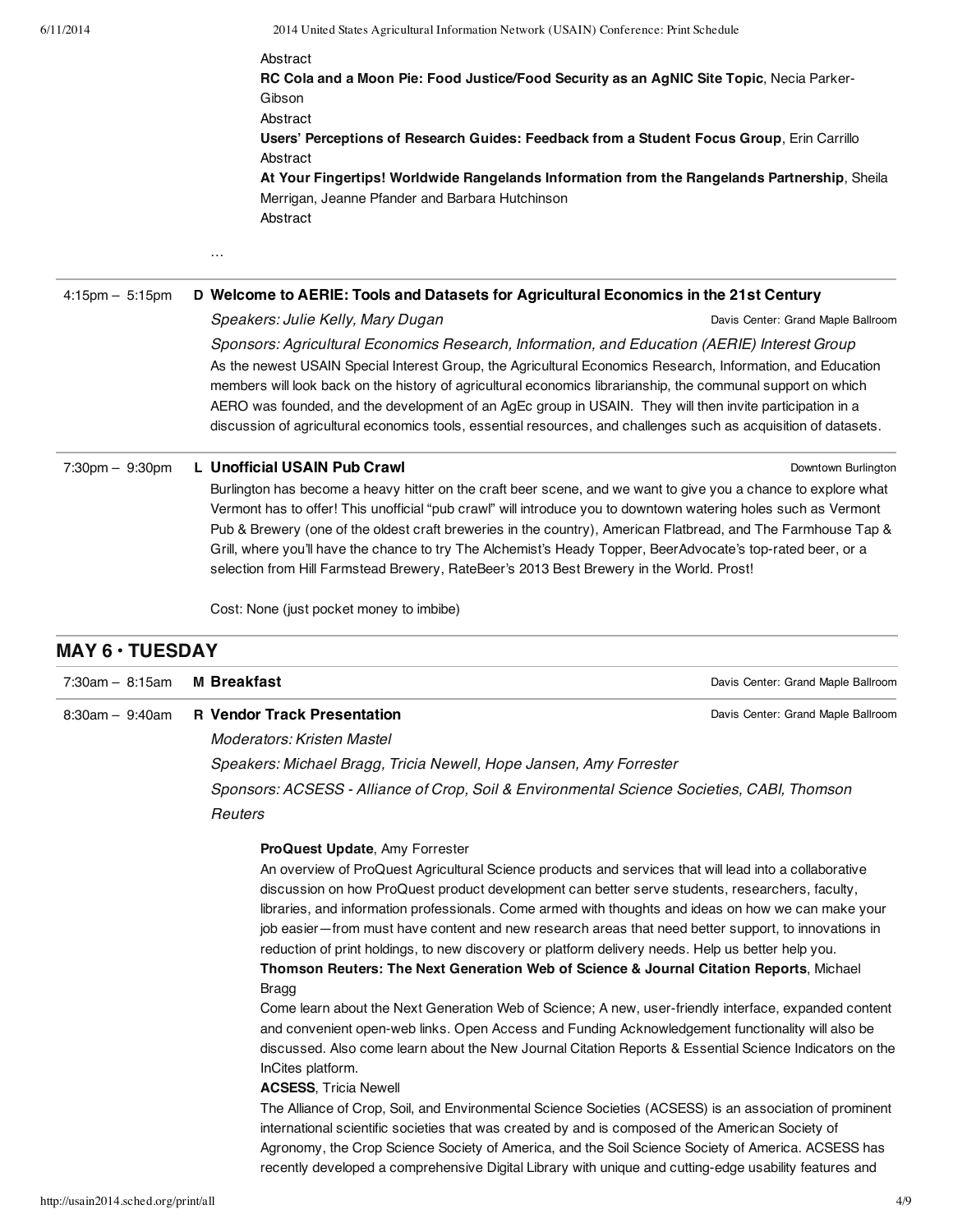6/11/2014 2014 United States Agricultural Information Network (USAIN) Conference: Print Schedule

are also eager to announce new content available in the Digital Library. Updates include new 2014 content and content coming for 2015.

#### **CABI Update**, Hope Jansen

CABI is the leading global publisher of key scientific databases and information, including CAB Abstracts the preeminent abstracting and indexing database in the applied life sciences. CABI also publishes Compendia, print books, eBooks and full text electronic resources. Our subject areas include agriculture, veterinary medicine, environmental science, public health, human nutrition and more. This session will focus on new additions and updates to the main CABI resources including CAB Abstracts, and CAB eBooks - as well as our new platform which has recently been rolled out. Information about our CABI customer training - expanded since the last USAIN meeting - will also be included. Finally, an overview of CABI's Plantwise project will be covered, along with other recent CABI highlights.

## 9:45am - 10:30am C Around the World in 30 Minutes: An Ignite Session on Six Different Library Projects with an **International Focus**

Davis Center: Williams Family Room

Moderators: Jim Morris-Knower

Speakers: Mary Ochs, Julie Kelly, Linda Eells, Jeanne Pfander, Livia Olsen, Holly Mistlebauer, Marty Kesselman

Sponsors: International Agriculture Interest Group

In this lively Ignite session, six presenters will share stories of their libraries' projects, initiatives or programs related to international agriculture using 20 slides that auto-advance every 15 seconds for a total of just five minutes each.

### **New Generation TEEAL**, Mary Ochs

Abstract

**Global Scholarship: The Role of Librarians and Repositories such as AgEcon Search in Identifying and Exposing Research from the Developing World**, Julie Kelly and Linda Eells Abstract

**On the Hunt: Using Digital Badges to Introduce International Students to the Academic Library**, Jeanne Pfander

Abstract

**Towards an International Research Database on Agricultural Greenhouse Gases: An Examination of a Librarian/Faculty Collaboration**, Livia Olsen

Abstract

**Happy 10th Anniversary AGORA!**, Holly Mistlebauer

Abstract

**Creating a Novel Required Course on Information Use and Technology for Cuttington University in Liberia: A Potential Model for Developing Countries**, Marty Kesselman Abstract

## 9:45am – 10:30am **C Technologies at Lightning Speed**

Davis Center: Grand Maple Ballroom

### Moderators: Netta Cox

Speakers: Valerie Perry, Cynthia Bail, Erin Carrillo, Dana W. R. Boden, Debbie Currie, Jason Keinsley Sponsors: Technology Trends Interest Group

**Is the Accuracy of Bibliographies in the Agricultural Literature Hindered by Citation Management Software use?**, Cynthia Bail Abstract **Box: A Tool for File Storage, Project Management, and Collaboration**, Erin Carrillo Abstract **WikiProject Agriculture: Be an Agricultural Wikipedian**, Dana W. R. Boden Abstract **Breaking News! Library Users Flip the Library with Instagram**, Debbie Currie Abstract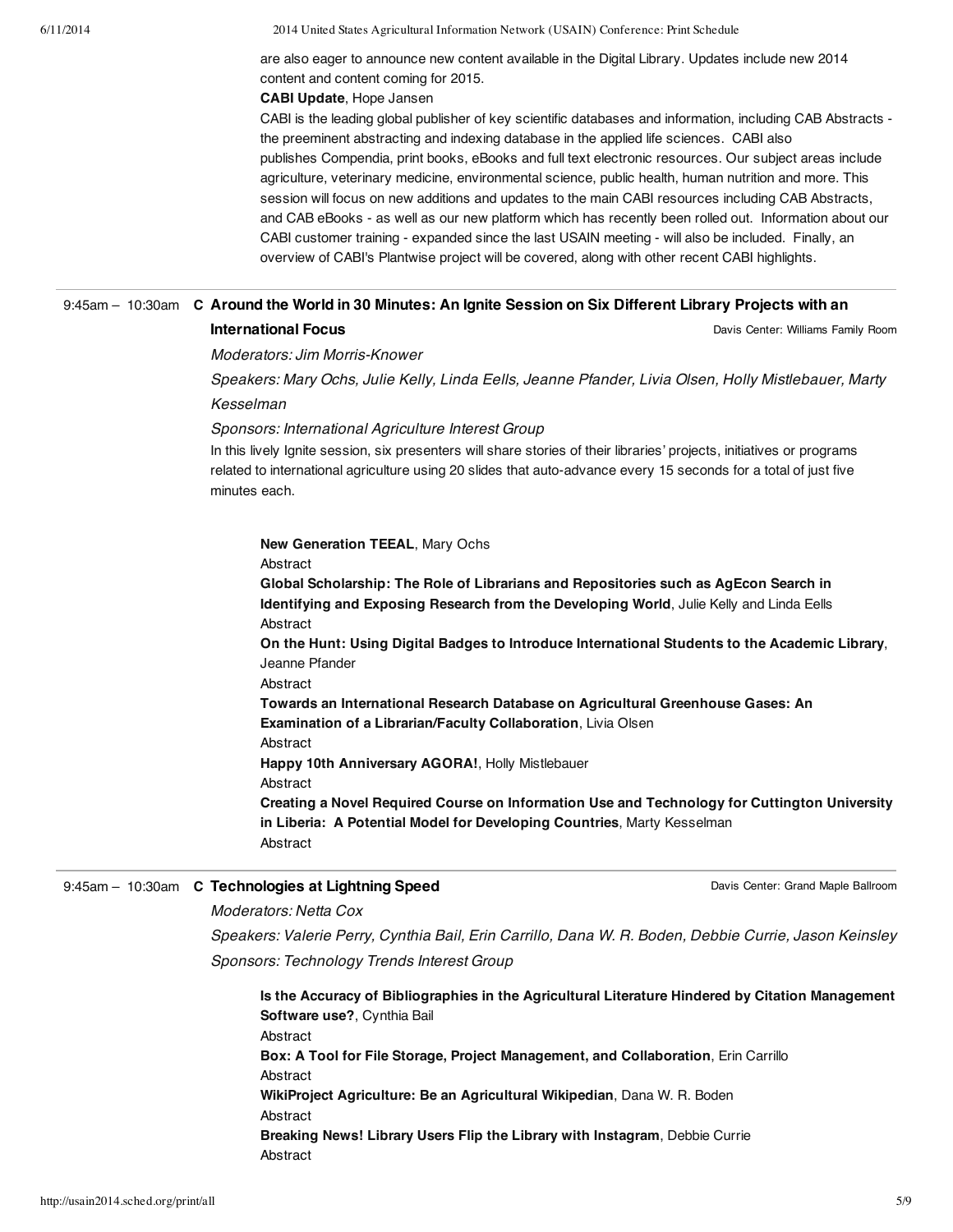# **Using Google Docs as an Information Literacy Tool to Collect Student Artifacts**, Valerie Perry and Jason Keinsley Abstract

|                                    |  | 10:00am - 10:30am M Exhibits & Morning Break<br>Sponsors: Elsevier                                                                                                                                                                                                                                                                                                                                                                                                                                                                                                                                                                                                                                                                                                                                                                                                                                                                                                                                                                                                         | Davis Center: Grand Maple Ballroom |
|------------------------------------|--|----------------------------------------------------------------------------------------------------------------------------------------------------------------------------------------------------------------------------------------------------------------------------------------------------------------------------------------------------------------------------------------------------------------------------------------------------------------------------------------------------------------------------------------------------------------------------------------------------------------------------------------------------------------------------------------------------------------------------------------------------------------------------------------------------------------------------------------------------------------------------------------------------------------------------------------------------------------------------------------------------------------------------------------------------------------------------|------------------------------------|
|                                    |  | 10:40am - 11:30am I Plenary Panel: Farm to Table: Learning about Food Systems In and About Vermont                                                                                                                                                                                                                                                                                                                                                                                                                                                                                                                                                                                                                                                                                                                                                                                                                                                                                                                                                                         |                                    |
|                                    |  | <b>Moderators: Natalie Waters</b><br>Speakers: Amy Trubek, Philip Ackerman-Leist<br>Sponsors: National Agricultural Library (NAL)                                                                                                                                                                                                                                                                                                                                                                                                                                                                                                                                                                                                                                                                                                                                                                                                                                                                                                                                          | Davis Center: Grand Maple Ballroom |
|                                    |  | The emerging discipline of Food Systems looks at the complex and interdependent relationships between<br>humans, ecosystems, and their food. This panel will provide two examples of Food Systems graduate programs:<br>the Masters of Science Program at the University of Vermont and the Masters in Sustainable Food Systems at<br>Green Mountain College. Both curricula integrate social science, humanities and natural science approaches<br>to understanding the connections and complexities in creating food systems that address a multitude of issues<br>such as nutrition, food access, energy efficiency, marketing, economics, and policy. The presenters will<br>share how their programs both build upon Vermont's national leadership in local purchasing in actively planning for<br>and creating a more sustainable statewide food system, while also discussing the different approaches, as UVM's<br>program is residential and GMC's is online. The presentation will highlight innovations in Food Systems pedagogy,<br>technology, and curricula. |                                    |
| $12:00 \text{pm} - 1:00 \text{pm}$ |  | M Lunch                                                                                                                                                                                                                                                                                                                                                                                                                                                                                                                                                                                                                                                                                                                                                                                                                                                                                                                                                                                                                                                                    | Davis Center: Grand Maple Ballroom |
| $12:30 \text{pm} - 1:00 \text{pm}$ |  | N Legislative & Government Relations Committee Meeting<br>Moderators: Suzanne Reinman                                                                                                                                                                                                                                                                                                                                                                                                                                                                                                                                                                                                                                                                                                                                                                                                                                                                                                                                                                                      | Davis Center: Grand Maple Ballroom |
| 1:00pm $-$ 2:00pm                  |  | <b>N USAIN Business Meeting</b>                                                                                                                                                                                                                                                                                                                                                                                                                                                                                                                                                                                                                                                                                                                                                                                                                                                                                                                                                                                                                                            | Davis Center: Grand Maple Ballroom |
|                                    |  | Speakers: Connie Britton<br><b>AGENDA</b>                                                                                                                                                                                                                                                                                                                                                                                                                                                                                                                                                                                                                                                                                                                                                                                                                                                                                                                                                                                                                                  |                                    |
|                                    |  | <b>Call to Order</b> (Connie Britton, President)                                                                                                                                                                                                                                                                                                                                                                                                                                                                                                                                                                                                                                                                                                                                                                                                                                                                                                                                                                                                                           |                                    |
|                                    |  | Review of Minutes of May 2012 (Claudine Jenda, Secretary/Treasurer)                                                                                                                                                                                                                                                                                                                                                                                                                                                                                                                                                                                                                                                                                                                                                                                                                                                                                                                                                                                                        |                                    |
|                                    |  | Treasurer's Report (Claudine Jenda, Secretary/Treasurer)                                                                                                                                                                                                                                                                                                                                                                                                                                                                                                                                                                                                                                                                                                                                                                                                                                                                                                                                                                                                                   |                                    |
|                                    |  | President's Report (Connie Britton, President)                                                                                                                                                                                                                                                                                                                                                                                                                                                                                                                                                                                                                                                                                                                                                                                                                                                                                                                                                                                                                             |                                    |
|                                    |  | Proposed By-Laws Changes (Eileen Herring, Past President and Chair, By-laws Committee)                                                                                                                                                                                                                                                                                                                                                                                                                                                                                                                                                                                                                                                                                                                                                                                                                                                                                                                                                                                     |                                    |
|                                    |  | <b>Updating the USAIN Website (Connie Britton, President)</b>                                                                                                                                                                                                                                                                                                                                                                                                                                                                                                                                                                                                                                                                                                                                                                                                                                                                                                                                                                                                              |                                    |
|                                    |  | 2014 Conference Update (Elizabeth Berman and Val Minson, conference co-chairs)                                                                                                                                                                                                                                                                                                                                                                                                                                                                                                                                                                                                                                                                                                                                                                                                                                                                                                                                                                                             |                                    |
|                                    |  | Announcement of Award Winners (Val Minson, President-Elect)<br>(Note: the awards will actually be presented at the banquet)                                                                                                                                                                                                                                                                                                                                                                                                                                                                                                                                                                                                                                                                                                                                                                                                                                                                                                                                                |                                    |
|                                    |  | New Professionals Scholarships                                                                                                                                                                                                                                                                                                                                                                                                                                                                                                                                                                                                                                                                                                                                                                                                                                                                                                                                                                                                                                             |                                    |
|                                    |  | Student Scholarship<br>Service to the Profession Award                                                                                                                                                                                                                                                                                                                                                                                                                                                                                                                                                                                                                                                                                                                                                                                                                                                                                                                                                                                                                     |                                    |
|                                    |  | Committee and Interest Group Appointments and Recognition of Service (Connie Britton, President and                                                                                                                                                                                                                                                                                                                                                                                                                                                                                                                                                                                                                                                                                                                                                                                                                                                                                                                                                                        |                                    |

Val Minson, President-Elect)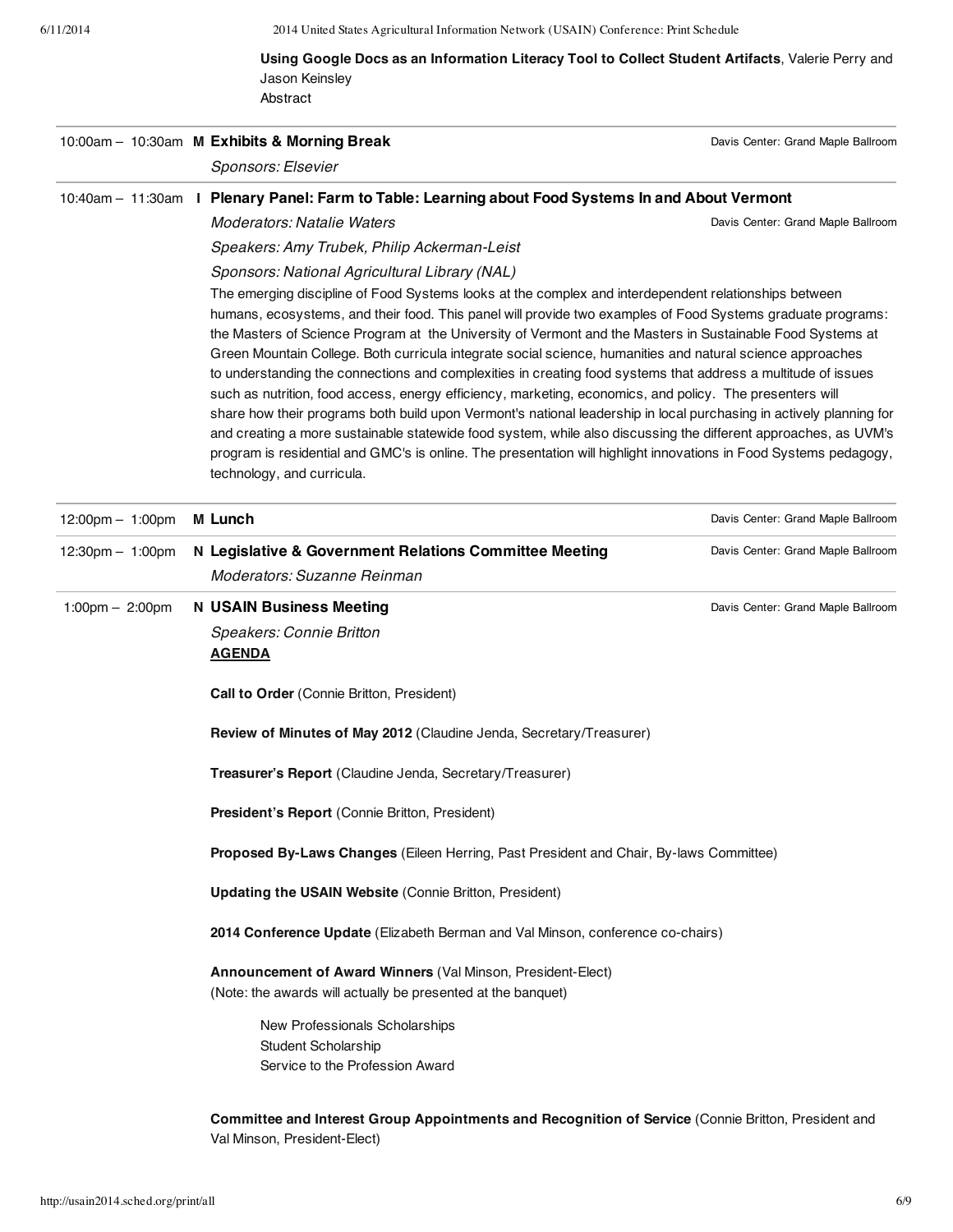|                                   | 2014 United States Agricultural Information Network (USAIN) Conference: Print Schedule<br>Introduction and Recognition of the Executive Council (Connie Britton, President)                                                                                   |                                    |  |  |  |
|-----------------------------------|---------------------------------------------------------------------------------------------------------------------------------------------------------------------------------------------------------------------------------------------------------------|------------------------------------|--|--|--|
|                                   |                                                                                                                                                                                                                                                               |                                    |  |  |  |
|                                   | <b>Other Business</b>                                                                                                                                                                                                                                         |                                    |  |  |  |
|                                   | <b>Concerns or Questions</b>                                                                                                                                                                                                                                  |                                    |  |  |  |
|                                   | <b>Adjourn</b>                                                                                                                                                                                                                                                |                                    |  |  |  |
| $2:00 \text{pm} - 3:00 \text{pm}$ | C Contributed Papers #2 - Information Literacy & Instruction                                                                                                                                                                                                  | Davis Center: Grand Maple Ballroom |  |  |  |
|                                   | <b>Moderators: Amy Shannon</b>                                                                                                                                                                                                                                |                                    |  |  |  |
|                                   | Speakers: Marianne Stowell Bracke, Leslie Delserone, Sarah Wright, Rebecca K Miller, Kiri Goldbeck                                                                                                                                                            |                                    |  |  |  |
|                                   | Debose, Margaret Merrill, Cristina Caminita, Betsy Garrison                                                                                                                                                                                                   |                                    |  |  |  |
|                                   | Sponsors: USAIN Past Presidents                                                                                                                                                                                                                               |                                    |  |  |  |
|                                   | Sustainable Agricultural Research: Data Information Literacy throughout the Scientist's<br>"Lifecycle," Marianne Stowell Bracke, Leslie Delserone and Sarah Wright<br>Abstract                                                                                |                                    |  |  |  |
|                                   | Stewarding Our First Year Students into the Information Ecosystem, Rebecca K Miller, Kiri<br>Goldbeck Debose and Margaret Merrill                                                                                                                             |                                    |  |  |  |
|                                   | Abstract<br>Community and Collaboration: Embedding the Agriculture Librarian in a First-Year Residential<br>College, Cristina Caminita<br>Abstract                                                                                                            |                                    |  |  |  |
| $2:00 \text{pm} - 3:00 \text{pm}$ | C Contributed Papers #3 - Outreach                                                                                                                                                                                                                            | Davis Center: Williams Family Room |  |  |  |
|                                   | Moderators: Noel Kopriva                                                                                                                                                                                                                                      |                                    |  |  |  |
|                                   | Speakers: Derek Halling, Esther Carrigan, Jeff Piestrak, Bashir Sani, Zubairu Omenesa, Ibrahim                                                                                                                                                                |                                    |  |  |  |
|                                   | Sambo, Ademola Oyedokun, Musa Yuguda, Heather K Moberly                                                                                                                                                                                                       |                                    |  |  |  |
|                                   | <b>Sponsors: USAIN Past Presidents</b>                                                                                                                                                                                                                        |                                    |  |  |  |
|                                   | In Reach and Outreach: A Guide to Entering and Navigating the World of Library Outreach for<br>Introverts, Extroverts, and Administrators, Heather Moberly, Derek Halling and Esther Carrigan<br>Abstract                                                     |                                    |  |  |  |
|                                   | Cultivating a Networked Learning Community: The Northeast Food Knowledge Ecosystem, Jeff<br>Piestrak<br>Abstract                                                                                                                                              |                                    |  |  |  |
|                                   | Targeted Agricultural Information Delivery: Role of NAERLS Rural Information Resource Centers<br>in Facilitating Information Access by Rural Farmers in Nigeria, Bashir Sani, Zubairu Omenesa,<br>Ibrahim Sambo, Ademola Oyedokun and Musa Yuguda<br>Abstract |                                    |  |  |  |
|                                   |                                                                                                                                                                                                                                                               |                                    |  |  |  |
| $3:00 \text{pm} - 3:30 \text{pm}$ | <b>M Exhibit &amp; Afternoon Break</b>                                                                                                                                                                                                                        | Davis Center: Grand Maple Ballroom |  |  |  |
| $3:30$ pm $-4:30$ pm              | D Sticky Maple Syrup vs. Sticky Collection Management: Come, Participate, Cast Your Ballot                                                                                                                                                                    |                                    |  |  |  |
|                                   | Moderators: Julie Kelly, Natalie Waters, Peter Fernandez, Jodee Kuden,                                                                                                                                                                                        | Davis Center: Williams Family Room |  |  |  |
|                                   | <b>Scott Marsalis</b>                                                                                                                                                                                                                                         |                                    |  |  |  |
|                                   | <b>Sponsors: Collection Management Interest Group</b>                                                                                                                                                                                                         |                                    |  |  |  |
|                                   | Unstructured discussions on off-site storage (consortia agreements, weeding considerations); e-books<br>(selection, management, licensing, platforms, cataloguing); data management - the library's role; and research                                        |                                    |  |  |  |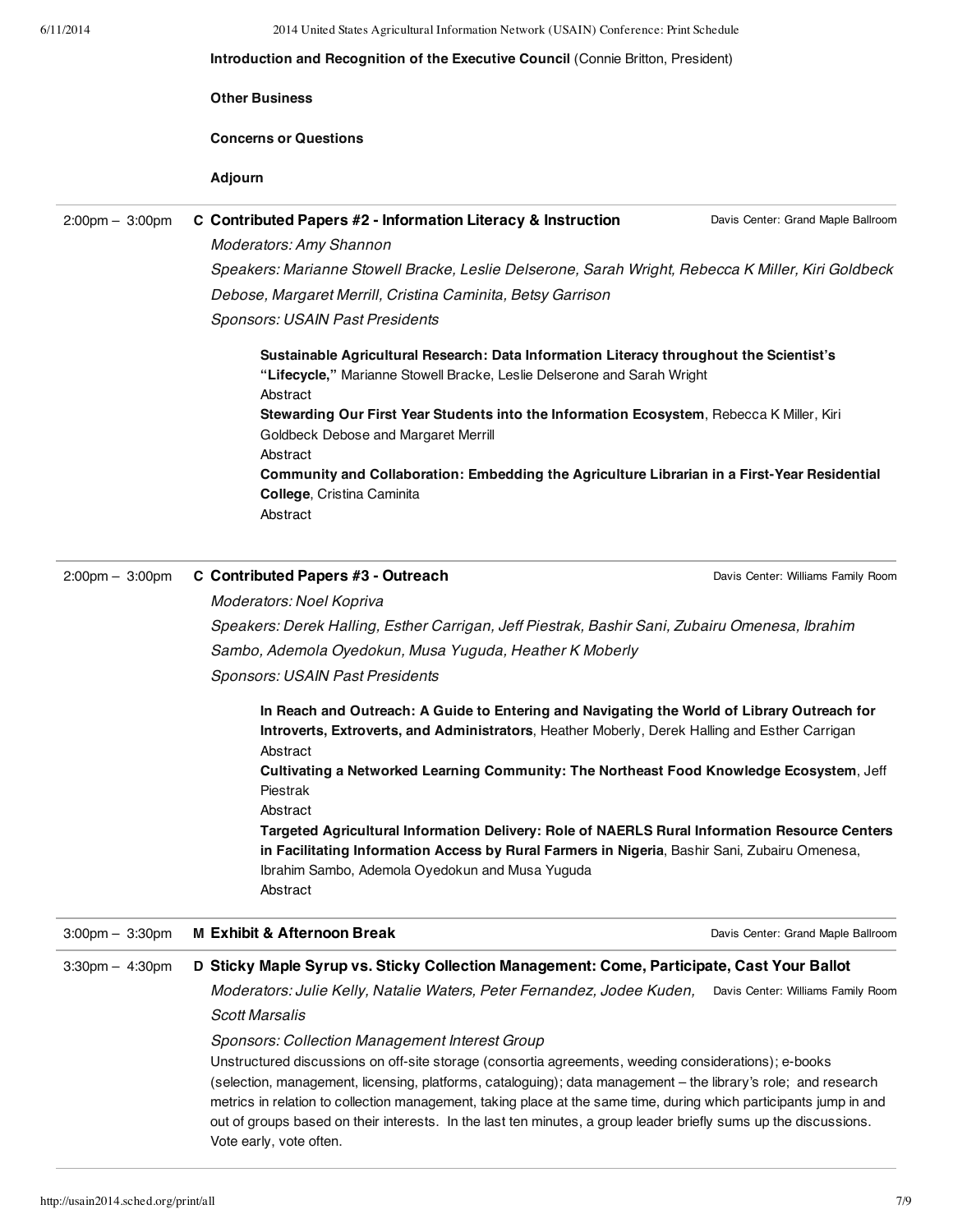# 6/11/2014 2014 United States Agricultural Information Network (USAIN) Conference: Print Schedule Davis Center: Grand Maple Ballroom Davis Center: Williams Family Room ECHO Lake Science & Aquarium Center **MAY 7 • WEDNESDAY** Davis Center: Grand Maple Ballroom Davis Center: Grand Maple Ballroom 3:30pm – 5:00pm **D Urban Agriculture: Is It In Your Neighborhood? "Urban Roots" Documentary and Discussion** Moderators: Margaret Merrill, Mary Peabody Sponsors: Social Issues/Rural Information Interest Group The Resource Centres on Urban Agriculture and Food Security (RUAF) defines urban agriculture as "the growing of plants and the raising of animals within and around cities" in a way that is fully "integrated into the urban economic and ecological system". Urban agriculture is one of those societal trends that we, as librarians and as food consumers, should be aware of. As a strategy to address food insecurity and food deserts, its potential to positively impact the lives of millions of people around the world is staggering. What is this "urban agriculture", who engages in it, where and why they engage in it are some of the questions the Social Issues-Rural Information session will explore. Our session begins with several vignettes from the documentary Urban Roots (2013) which takes an in-depth look at what is happening in Detroit. This will be followed by a facilitated discussion of who, what, where, and why of urban farming, lead by Mary Peabody, Community Economic Development Specialist at UVM Extension. 4:30pm – 5:00pm **D Subject Core Resources: The What, The How, and The Why?** Moderators: Heather K Moberly, Jessica Page, Sheila Bryant Sponsors: Animal Health Interest Group It is our job as librarians to locate and provide the best resources for our patrons. We can leverage this expertise to help our colleagues develop and update collections, as well. Join us as we discuss what components are necessary to build a strong subject core of resources, summarize some recent and ongoing projects to establish core subject collections in animal health, and discuss ways we can contribute our subject knowledge to the agricultural information field. Please share your ideas, best practices, change in trends, etc. 6:00pm – 10:00pm **M Awards Dinner** Sponsors: USAIN Past Presidents 7:30am – 8:30am **M Breakfast** 8:30am – 9:45am **R Something Old, Something New: An Update from the USAIN Preservation and Digital Library Committee** Moderators: Diana Farmer Speakers: Lisa Wettleson, Rob McGeachin, Amy Paster, Philip Herold, Claudine Jenda, Anita Ezzo Sponsors: Preservation and Digital Library Committee The National Preservation Program for Agricultural Literature was written 20 years ago and has served us well. The committee has been discussing the future of the plan and would like to share their thoughts and ideas with the rest of the membership. Rob McGeachin will also present on setting your content free in Hathi Trust.

The "new" part of the session will consist of 5 minute presentations by 2013-14 Ceres participants, Philip Herold (University of Minnesota), Anita Ezzo (Michigan State University), Lisa Wettleson (University of Wisconsin-Madison), and Claudine Jenda (Auburn University), moderated by Diana Farmer.

|                                  | 9:45am - 10:30am R National Agricultural Library Update                                                             | Davis Center: Grand Maple Ballroom |
|----------------------------------|---------------------------------------------------------------------------------------------------------------------|------------------------------------|
|                                  | Speakers: Simon Liu                                                                                                 |                                    |
|                                  | 10:30am - 11:00am M Exhibits & Morning Break                                                                        | Davis Center: Grand Maple Ballroom |
|                                  | <b>Sponsors: Annual Reviews</b>                                                                                     |                                    |
| 11:00am - 12:00pm $\blacksquare$ | Closing Keynote: Inspiring Change in Vermont and Beyond                                                             | Davis Center: Grand Maple Ballroom |
|                                  | Moderators: Jeanne Pfander                                                                                          |                                    |
|                                  | Speakers: Travis Marcotte                                                                                           |                                    |
|                                  | Sponsors: ProQuest                                                                                                  |                                    |
|                                  | Travis Marcotte, executive director of the Intervale Center, will share the Center's innovation and leadership over |                                    |